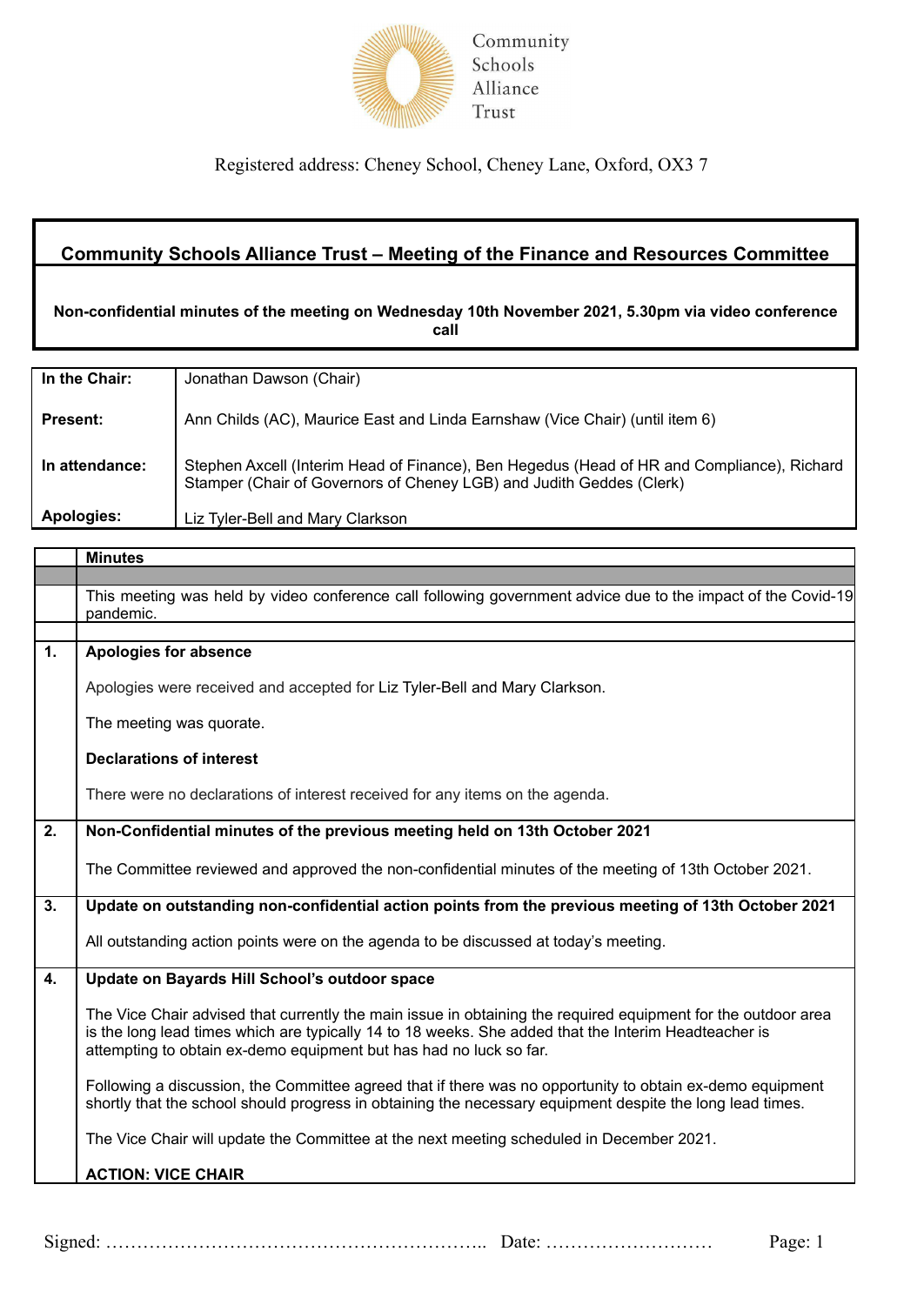

Community Schools Alliance Trust

## Registered address: Cheney School, Cheney Lane, Oxford, OX3 7

| 5. | Proposal for Nursery investment at Bayards Hill                                                                                                                                                                                                                                                                                                                                                                                                                                                                                                                                                                                                                                                                                                                                                                                                                                                                                                                              |
|----|------------------------------------------------------------------------------------------------------------------------------------------------------------------------------------------------------------------------------------------------------------------------------------------------------------------------------------------------------------------------------------------------------------------------------------------------------------------------------------------------------------------------------------------------------------------------------------------------------------------------------------------------------------------------------------------------------------------------------------------------------------------------------------------------------------------------------------------------------------------------------------------------------------------------------------------------------------------------------|
|    | A proposal was put forward to invest £20,000 from the Trust's central fund into the newly reopened Bayard's<br>Hill Nursery.                                                                                                                                                                                                                                                                                                                                                                                                                                                                                                                                                                                                                                                                                                                                                                                                                                                 |
|    | The Committee agreed with this proposal.                                                                                                                                                                                                                                                                                                                                                                                                                                                                                                                                                                                                                                                                                                                                                                                                                                                                                                                                     |
|    | The Vice Chair left the meeting at 5.45pm.                                                                                                                                                                                                                                                                                                                                                                                                                                                                                                                                                                                                                                                                                                                                                                                                                                                                                                                                   |
| 6. | Barton Park Budget 2021/2022 and Spending proposals                                                                                                                                                                                                                                                                                                                                                                                                                                                                                                                                                                                                                                                                                                                                                                                                                                                                                                                          |
|    | The Interim Head of Finance referred to papers circulated to the Committee prior to the meeting.                                                                                                                                                                                                                                                                                                                                                                                                                                                                                                                                                                                                                                                                                                                                                                                                                                                                             |
|    | <b>Barton Park School</b><br>The Interim Head of Finance advised that the school is projected to break even this year. He added that RLT<br>business partners, including Susie Morrissey who used to work at Oxfordshire County Council, have<br>scrutinised the budget in place to ensure accuracy around the figures and the position is better than was<br>assumed previously. The Interim Head of Finance further advised that this means that the redundancy that was<br>due to take place at Barton Park School has been reversed and will no longer happen.                                                                                                                                                                                                                                                                                                                                                                                                           |
|    | The Committee asked the following questions:                                                                                                                                                                                                                                                                                                                                                                                                                                                                                                                                                                                                                                                                                                                                                                                                                                                                                                                                 |
|    | The staff at Barton Park were very upset following the news of the initial redundancy. How are<br>staff feeling about the reversal of this?<br>The Interim Head of Finance agreed that the whole situation has caused some upheaval at the school<br>but the school is able to balance its budget this year without losing staff.<br>There are quite significant staff costs going forward which is okay if income grows as<br>$\overline{\phantom{0}}$<br>projected. How confident are you in the assumptions made around the GAG?<br>The Interim Head of Finance answered that these assumptions are based on Susie Morrissey's<br>understanding from her knowledge of Oxfordshire County Council. However, the school is not yet<br>committed to this level of staffing costs.<br>So there is a high degree of confidence in the projected income figures but there is room to<br>reduce costs if necessary?<br>The Interim Head of Finance agreed that this is the case. |
|    | There were no further questions on Barton Park School.                                                                                                                                                                                                                                                                                                                                                                                                                                                                                                                                                                                                                                                                                                                                                                                                                                                                                                                       |
|    | <b>Bavards Hill School</b><br>This is recorded separately under the confidential minutes of the meeting.                                                                                                                                                                                                                                                                                                                                                                                                                                                                                                                                                                                                                                                                                                                                                                                                                                                                     |
|    | <b>Cheney School</b><br>The Interim Head of Finance advised that the biggest change between the previous and current figures are<br>due to a reduction in staffing costs. As a result, reserves are available to spend on specific school<br>improvements.                                                                                                                                                                                                                                                                                                                                                                                                                                                                                                                                                                                                                                                                                                                   |
|    | A discussion followed regarding the need to hold back a contingency fund in case further money is required in<br>relation to the school's heating. It was agreed that the Interim Head of Finance and the Head of HR should<br>identify an appropriate level of contingency fund for the likelihood of the heating failing.                                                                                                                                                                                                                                                                                                                                                                                                                                                                                                                                                                                                                                                  |
|    | <b>ACTON: INTERIM HEAD OF FINANCE AND HEAD OF HR</b>                                                                                                                                                                                                                                                                                                                                                                                                                                                                                                                                                                                                                                                                                                                                                                                                                                                                                                                         |
|    | The Head of HR advised that the Headteacher at Cheney School has suggested putting together a costed<br>wishlist for FRC approval, subject to any contingency fund for the heating.                                                                                                                                                                                                                                                                                                                                                                                                                                                                                                                                                                                                                                                                                                                                                                                          |

Signed: …………………………………………………….. Date: ……………………… Page: 2